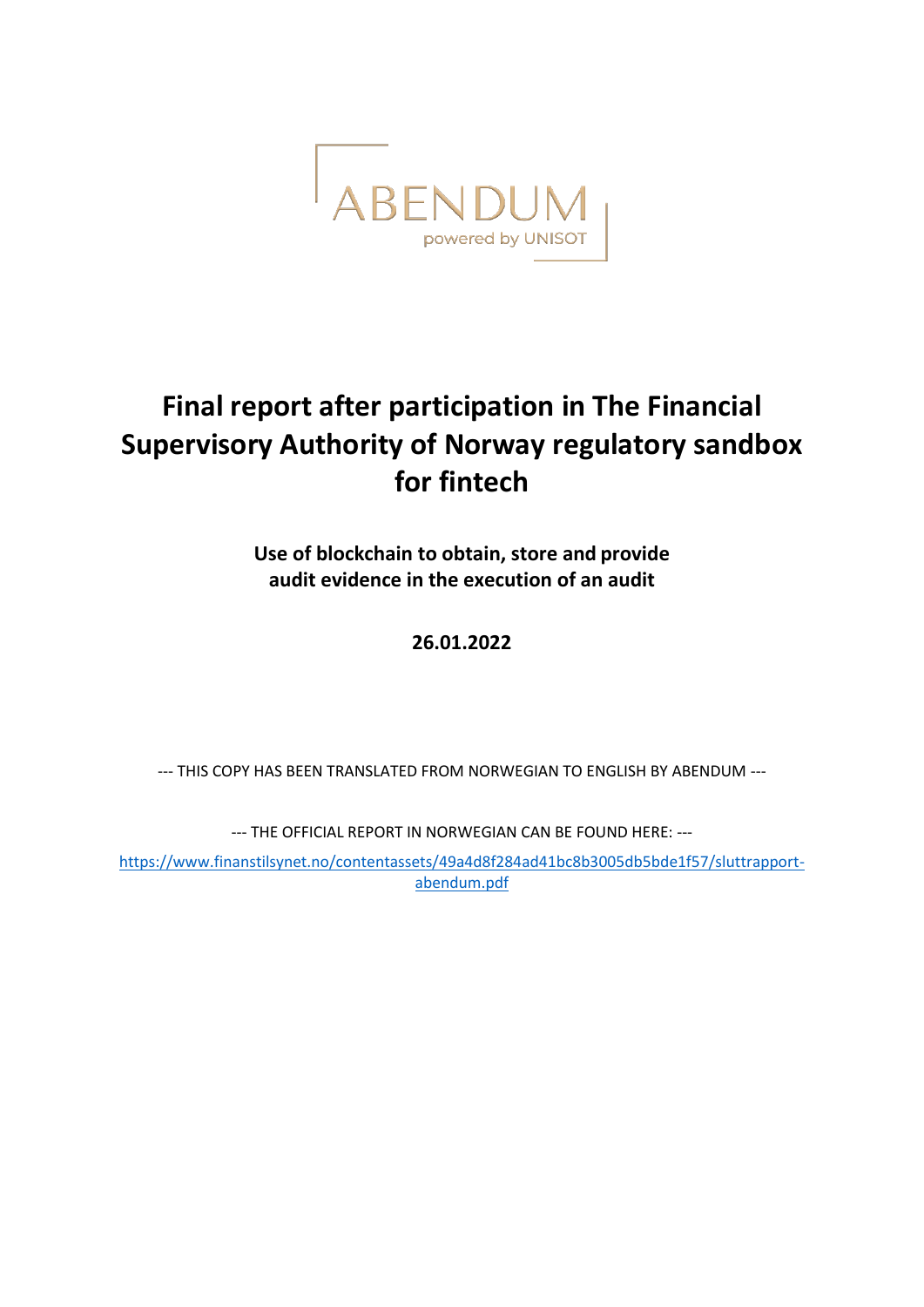## Content

| 1. |                                              | Introduction                                                                                       | 3           |
|----|----------------------------------------------|----------------------------------------------------------------------------------------------------|-------------|
|    | 1.1                                          | The purpose of the sandbox                                                                         | 4           |
|    | 1.2                                          | Motivation for participation in the sandbox                                                        | 4           |
|    | 1.3                                          | The value of putting audit evidence on the blockchain                                              | 4           |
|    | 1.4                                          | Objectives                                                                                         | 5           |
| 2. |                                              | Organization                                                                                       | 6           |
|    | 2.1                                          | Execution                                                                                          | 6           |
|    | 2.2                                          | Participants in the sandbox                                                                        | 6           |
|    | 2.3                                          | Participation in European cooperation                                                              | 6           |
| 3. | <b>Results and regulatory clarifications</b> | 7                                                                                                  |             |
|    | 3.1                                          | ISA 500 Audit Evidence                                                                             | 7           |
|    | 3.2                                          | <b>ISA 505 - External Confirmations</b><br>3.2.1 Purchase receipts on blockchain as audit evidence | 8<br>8      |
|    | 3.3                                          | ISA 402 Service Organizations and Outsourcing<br>3.3.1 Service Organization<br>3.3.2 Outsourcing   | 9<br>9<br>9 |
|    | 3.4                                          | ISA 230 Audit Documentation                                                                        | 9           |
|    | 3.5                                          | ISA 240 Auditor's responsibilities relating to fraud in an audit of financial statements           | 10          |
|    | 3.6                                          | <b>Feedback from auditors</b>                                                                      | 10          |
|    | 3.7                                          | Anti-money laundering                                                                              | 11          |
| 4  |                                              | Achievement of success criteria related to the objectives                                          | 11          |
| 5  | <b>Next step for Abendum</b>                 |                                                                                                    |             |

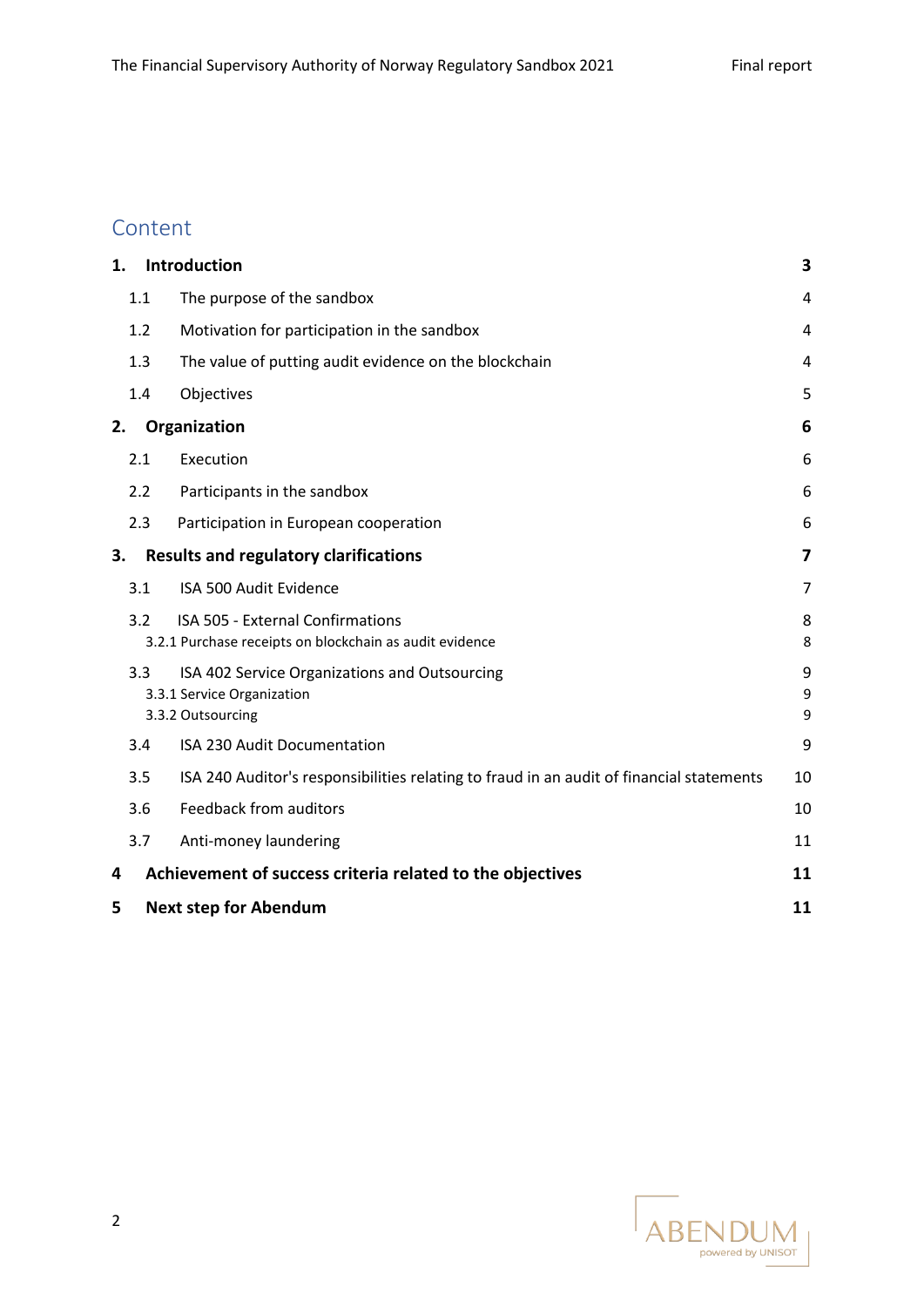## <span id="page-2-0"></span>1. Introduction

Auditors are the public's fiduciaries and shall create confidence that annual accounts meet applicable legal requirements and do not contain material misinformation, cf. Section 9-1 of the Auditors Act. Auditors are subject to supervision by The Financial Supervisory Authority of Norway, cf. Section 1, first subsection of the Financial Supervision Act. The auditor shall plan and carry out an audit so that the auditor at the conclusion of the audit has reasonable assurance to confirm that the accounts are without material misstatements.

From The Financial Supervisory Authority of Norway annual report 2019 page 71:

*«... The most serious breaches were that the auditor had not obtained sufficient and appropriate audit evidence as a basis for the audit opinion."*

Audit evidence is defined in ISA 500 point 5 litera c as information used by the auditor to arrive at the opinion on which the auditor's assessment is based. Audit evidence includes both information contained in the accounting material that supports the accounts, and information obtained from other sources.

Our claim is that Abendum's proof-of-concept software can put audit evidence on the blockchain. Regulatory ambiguities, on the other hand, may hinder whether auditors dare to use evidence from the blockchain.

The software was therefore enrolled in the The Financial Supervisory Authority of Norway regulatory sandbox for fintech in March 2021 to get an assessment of the quality of evidence the technology can achieve in line with ISA standards and the legislation for the auditor.

The software can take a hash (fingerprint) of each posting in the ledger and put it on the blockchain. Each fingerprint is unique to the individual player, so the fingerprint can be reconciled/checked against trading partners' fingerprints.

The tool will provide the auditor with a new, effective way of obtaining sufficient and appropriate audit evidence.

The ISA standards shall in principle be technology neutral, which was investigated more closely in the sandbox. In the sandbox, we were able to raise relevant issues and take a new look at technology and legislation. This resulted in a better solution than the original solution.

The most important issue we were able to clarify in the sandbox dealt with the quality of evidence on the audit documentation and any outsourcing that arises from the use of the evidence on the blockchain. A separate anti-money laundering tool was also discussed. The result in the form of this report may provide more regulatory clarity both for auditors and audit companies, but also for others who want to build solutions on the blockchain.

We hope the work in the sandbox leads to a tool that contributes to effective auditing and blockchain innovation.

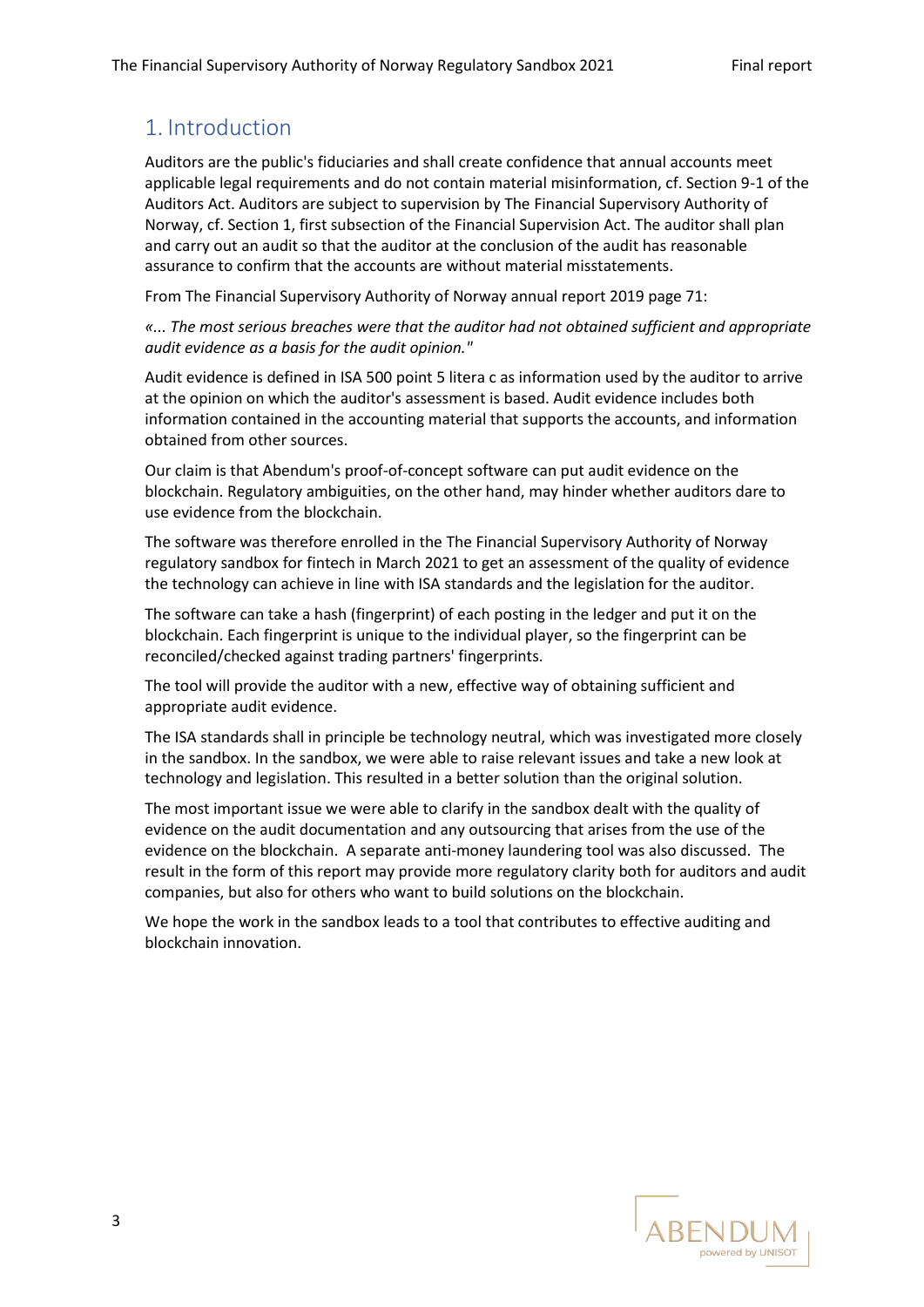#### <span id="page-3-0"></span>1.1 The purpose of the sandbox

In the regulatory sandbox, businesses will have the opportunity to test new, innovative products, technologies and services under the supervision of The Financial Supervisory Authority of Norway, including assessing which permits are required.

The purpose of the sandbox is to:

- contribute to innovative businesses gaining increased knowledge about the regulations
- contribute to increasing The Financial Supervisory Authority of Norway understanding of new technological solutions in the financial market
- contribute to increased technological innovation and more new players

Admission to the regulatory sandbox does not imply an approval or quality assessment of the product, technology or service. 1

### <span id="page-3-1"></span>1.2 Motivation for participation in the sandbox

The user group of Abendum's software will be auditors and accountants, subject to licensing requirements and supervision from The Financial Supervisory Authority of Norway. For users to adopt new solutions, necessary regulatory issues must be clarified. It was therefore important for Abendum to test our software in the sandbox.

### <span id="page-3-2"></span>1.3 The value of putting audit evidence on the blockchain

The use of blockchain technology may streamline the auditor's work by automated collection of audit evidence. The blockchain, which is a "shared ledger", can strengthen the integrity and availability of audit evidence because it acts as an immutable global ledger. In practice, the tool is an extension or integration of an accounting program used by companies. The tool will take a fingerprint of the general ledger postings and log these against the blockchain on an ongoing basis. It will happen automatically and will not affect the normal accounting procedures. Even if the fingerprint is placed on an open blockchain, it is not possible to read confidential information. The solution is within the framework of the auditor's duty of confidentiality because the accounting data is encrypted on the open blockchain.

The image below illustrates how a fingerprint of a posting on both the blockchain and the ledger can be used to ensure data integrity and to reconcile or confirm transactions between two parties.

<sup>1</sup> https://www.finanstilsynet.no/tema/fintech/finanstilsynets-regulatoriske-sandkasse/

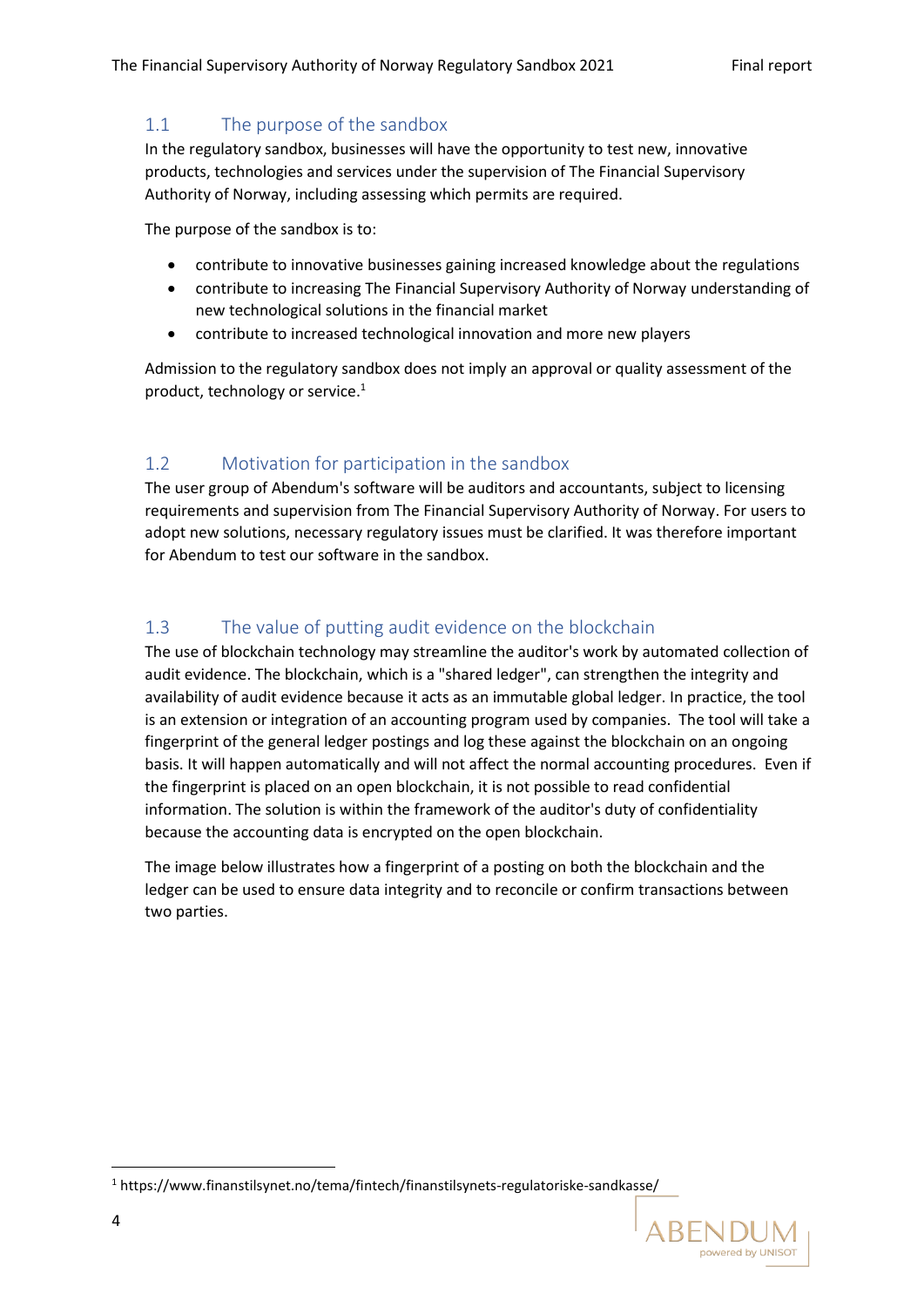

The tool is built on a scalable, open ledger to achieve efficient and secure logging (timestamping) of accounting data that facilitates efficient reconciliation between ledgers. In the example above, the ledgers of blue and green are reconciled. The benefits of using extensive publishing of fingerprints of data to ensure data integrity and timestamping can be linked back to Haber and Stornetta's experiments in the 1990s, where the publication of the fingerprint was made in The Times Magazine's column for 'notices & lost and found'. <sup>2</sup> Abendum uses the globally available and public Bitcoin SV blockchain that Satoshi Nakamoto invented based <sup>3</sup> on Haber and Stornetta's technique, but with the publication of fingerprints in a public network, i.e. public blockchain.

In the future, extensive use of solutions based on open ledgers in the form of blockchains may enable new audit procedures that can verify assertions of completeness, accuracy and occurrence. For example, 'search for transactions that have not been posted' in the audit client's accounts can be done on the ledgers of other participants in the blockchain.

The final report can be useful for an auditor who is considering adopting automated audit procedures where the audit client has adopted blockchain technology in its interactions with customers and suppliers. The same applies to accountants since they are working on documenting the accounts to be audited.

#### <span id="page-4-0"></span>1.4 Objectives

It is a goal to clarify questions related to (in order of priority):

- ISAs: 500, 505 and 402, including key parts of the Auditors Act considering blockchain technology.
- Documentation requirements for the auditor, in accordance with ISA 230.
- Testing the solution together with accountants and auditors.
- The Anti-Money Laundering Act and blockchain.

<sup>2</sup> [https://coingeek.com/stuart-haber-and-scott-stornetta-how-our-timestamping-mechanism-was-used-in](https://coingeek.com/stuart-haber-and-scott-stornetta-how-our-timestamping-mechanism-was-used-in-bitcoin-video/)[bitcoin-video/](https://coingeek.com/stuart-haber-and-scott-stornetta-how-our-timestamping-mechanism-was-used-in-bitcoin-video/)



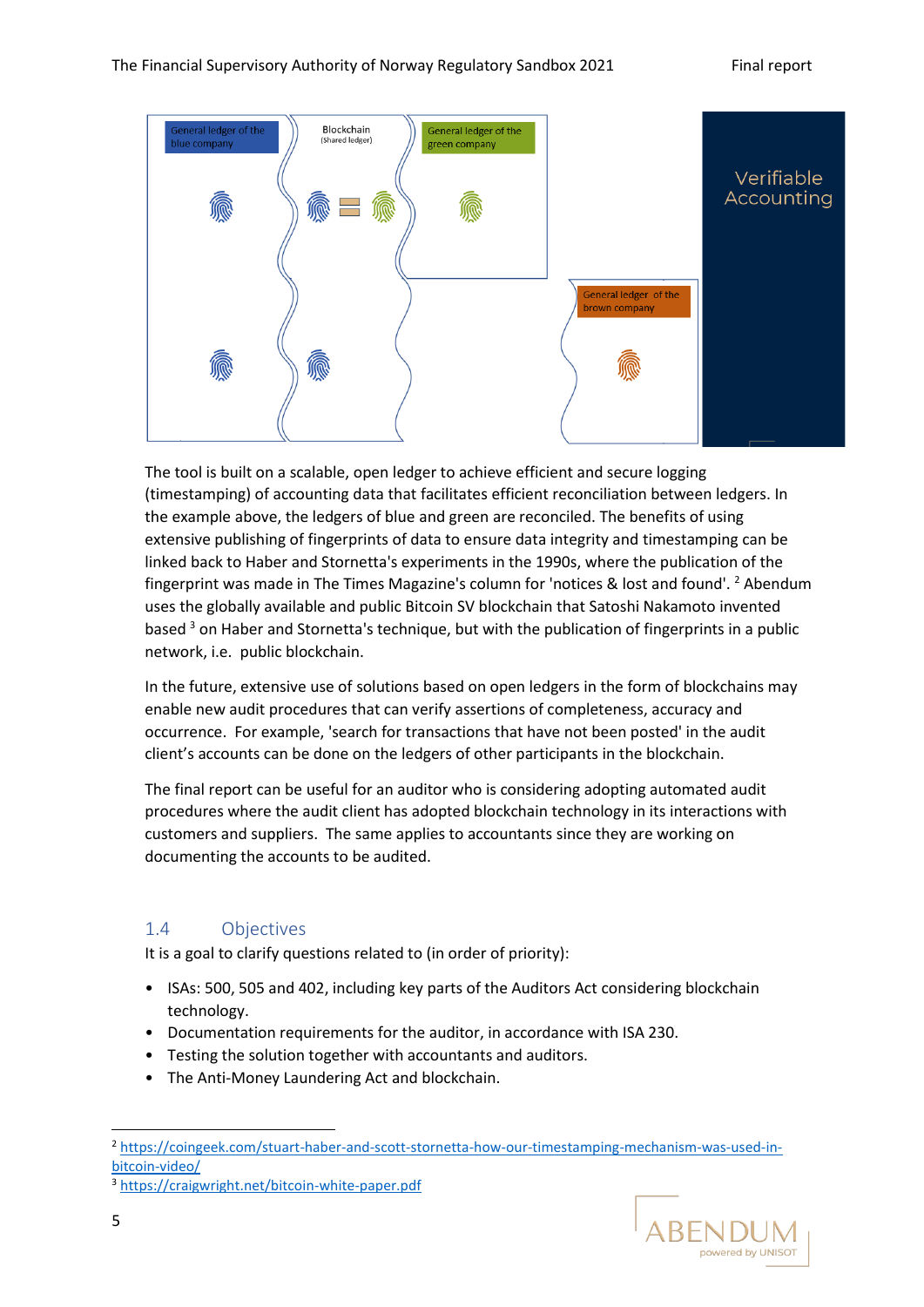• Whether receipts automatically written to blockchain can provide better audit evidence and more transparency in investigations related to money laundering regulations.

## <span id="page-5-0"></span>2. Organization

#### <span id="page-5-1"></span>2.1 Execution

The sandbox consisted of 5 workshops that lasted 3 hours each and were carried out from May to November 2021. All documentation was shared in a shared portal. Prior to the workshops, user stories, relevant material and issues for discussion were circulated. In parallel, a pilot project was carried out with accountants and auditors who tested the software and provided input.

| Part                      | <b>Responsibility</b>                                                                 | <b>Name</b>                                                       |
|---------------------------|---------------------------------------------------------------------------------------|-------------------------------------------------------------------|
| Abendum                   | Coordinate the project on<br>Abendum's part.                                          | Torje Vingen Sunde<br><b>CTO</b>                                  |
|                           | Contribute content to the<br>workshops.                                               |                                                                   |
|                           | Write final report.                                                                   |                                                                   |
| Abendum                   | Contribute blockchain<br>expertise to the workshops.                                  | Stephan Nilsson                                                   |
|                           |                                                                                       | <b>CEO</b>                                                        |
| The Financial Supervisory | Coordinate the project on<br>The Financial Supervisory<br>Authority of Norway's part. | Vidar Stjern Nordtømme                                            |
| Authority of Norway       |                                                                                       | Manager                                                           |
| The Financial Supervisory | Regulatory auditing<br>clarifications.                                                | Olav Bjørge Pettersen                                             |
| Authority of Norway       |                                                                                       | Professional advisor                                              |
| The Financial Supervisory | Regulatory clarifications<br>related to IT auditing.                                  | <b>Aksel Palm</b>                                                 |
| Authority of Norway       |                                                                                       | Professional advisor                                              |
| The Financial Supervisory | Regulatory clarifications<br>related to anti-money<br>laundering.                     | Anders Schøitz Worren                                             |
| Authority of Norway       |                                                                                       | Head of Section Anti Money<br>Laundering and Payment<br>Companies |

#### <span id="page-5-2"></span>2.2 Participants in the sandbox

#### <span id="page-5-3"></span>2.3 Participation in European cooperation

Abendum (and Unisot SSI<sup>4</sup>)<sup>5</sup>participate in the European Blockchain Services Infrastructure (EBSI), an initiative for cross-border data flow based on blockchain technology in the EEA.

<sup>4</sup> Unisot is the sister company to Abendum and SSI stands for Self-Sovereign Identity <sup>5</sup> <https://ec.europa.eu/cefdigital/wiki/display/CEFDIGITAL/EBSI>

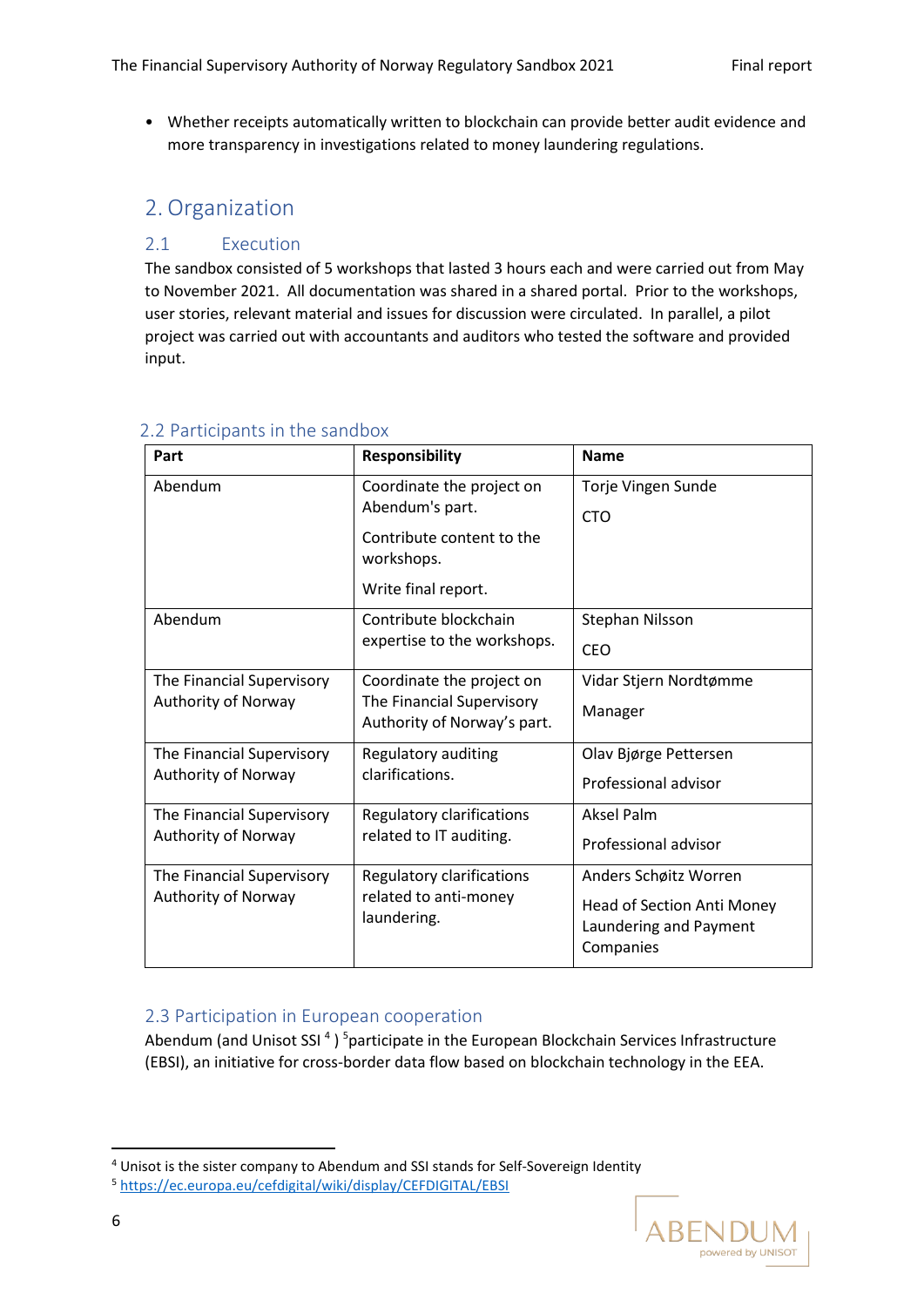## <span id="page-6-0"></span>3. Results and regulatory clarifications

The auditor shall carry out the audit in accordance with the Auditors Act, including in accordance with good auditing practice, cf. Section 9-4, third subsection, first sentence of the Auditors Act. The requirement for good auditing practice is a legal standard that is complemented by international industry-determined standards (ISA).

#### <span id="page-6-1"></span>3.1 ISA 500 Audit Evidence

The auditor's goal is to design and carry out audit procedures in such a way that the auditor can obtain sufficient and appropriate audit evidence to have reasonable assurance as a basis for the auditor's opinion, cf. ISA 500 point 4. Audit evidence obtained from external sources is more reliable, and strengthens the quality of evidence, cf. ISA 500 point 7 cf. Section 7 of the Regulations. Para. A35. External confirmations are a method for the auditor to obtain evidence from external sources and are just one of several ways to obtain audit evidence. This is highlighted in more detail under ISA 505. One issue with Abendum's use of a shared ledger and blockchain is whether the evidence obtained meets the criteria set to be considered an external source.

A key question for assessing whether the evidence is external, is whether or not Abendum is to be defined as a service organization. The next question is whether Abendum is a service organization for the auditor or the audit client. The problem follows from ISA 500 Definitions 5 (d) second sentence definition of an External information source:

*"When information has been provided by an ... organization acting in the capacity of ... a service organization ... the organization is not considered an external information source with respect to that particular information."* 

The sandbox assessment of whether Abendum is a service organization, or whether the service is outsourcing, is highlighted in more detail in Section 3.3 of this report.

In summary, the assessment is that an audit evidence where the fingerprint of a general ledger transaction is matched on the blockchain can be considered as an external source as the transaction is signed by the counterparty. The fact that the audit evidence is considered an external source has an impact on the quality of the evidence.

Nevertheless, this does not imply that the same quality of evidence can be achieved as in the case of an external confirmation (ISA 505), partly because the auditor shall have control over the request for it to be an external confirmation, see Section 3.2.

The extent of audit evidence that the auditor can obtain using Abendum's tools will depend entirely on how much of the trading partners' ledgers are shared into the blockchain. Abendum does not seek to lock users into our own platform only. For better data portability, solutions from other innovators could use the fingerprints placed on the blockchain. For better data portability, solutions from other innovators could use the fingerprints placed on the blockchain. One role Abendum can play in this work is to share ideas that can lay the foundation for a separate ISO standard, which can provide increased compatibility with other solutions that want to streamline their accounting by sharing ledgers into the blockchain. This will also allow users to bring their own data and switch service providers as more providers arrive. We believe this can lead to faster implementation of tools that build on the blockchain and more innovation.

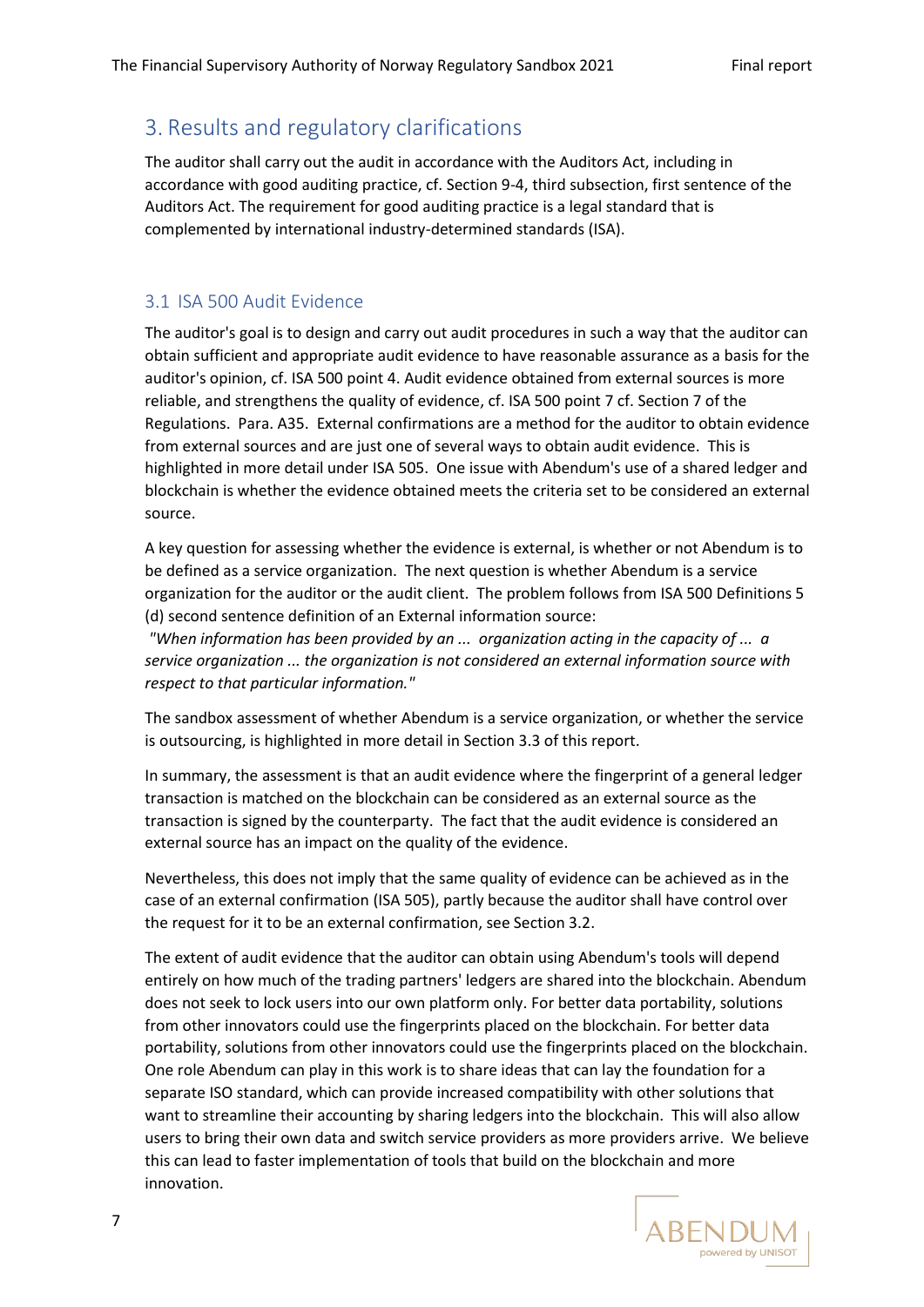The appropriateness of the audit evidence on the blockchain must be assessed by the individual auditor against the relevant assertion and the nature of the evidence. The use of blockchain technology must be assessed against the requirement for good auditing practices and relevant auditing standards and does not replace the auditor's requirements for good auditing practices and compliance with relevant ISA standards. The objective of obtaining audit evidence from shared ledgers (the blockchain) is to give the auditor better tools.

#### <span id="page-7-0"></span>3.2 ISA 505 - External Confirmations

External confirmations are in line with ISA 505 point 6 litera a: Audit evidence obtained as a direct written response to the auditor from a third party (the affirmative party), in paper form, electronic or other form. External confirmations are usually a very good audit evidence. But collecting this type of evidence on a large scale can be a time-consuming process.

Since the audit evidence in the form of 'confirmations' will be available in shared ledgers/on the blockchain even before the auditor enters the audit process, the auditor's control over requests for external confirmations of the blockchain is a new issue. This issue was raised early during our participation in the sandbox.

The ISAs should in principle be technology neutral, and this principle was put to practical test in the sandbox. After thorough reviews and proposed adjustments to how the tool is used to collect data, the conclusion is that ISA 505, and other ISAs discussed in the sandbox, are in fact technology neutral *and* that it is possible to obtain audit evidence that can be classified as an external confirmation on the blockchain.

The original idea was to leave all transactions fully confirmed on the blockchain prior to the audit. This does not comply with ISA 505 because the auditor has no control over the request, cf. ISA 505 point 7. It can be solved by having a function that allows the auditor to make a request to the external party to have a list of all blockchain transaction IDs with fingerprints of accounting records they have posted against their counterparty, which are then reconciled.

The solution may seem obvious and simple afterwards. It can be a mindset for technology experts and innovators where the first reaction is that rules or standards need to change when new technology arrives, in this case blockchain technology. In our case, a new look at technology and legislation led to a better solution than the original solution.

#### <span id="page-7-1"></span>3.2.1 Purchase receipts on blockchain as audit evidence

In the sandbox, participants explored the benefits of connecting receipts with the blockchain. The receipts will not qualify as external confirmation as it does not meet the requirements of ISA 505, but it may be evidence obtained from an external source.

The concept discussed was to make a lookup in a trading partner's general ledger to see if a transaction, e.g. a sale, has also been posted with the counterparty, or if there are transactions on the blockchain that are not included in the accounts. This may be a procedure to audit the assertion of occurrence and completeness of the financial statements. A prerequisite for this audit procedure to be possible is extensive use of shared ledgers. A search of the blockchain can also be used to match accounting documents other than just receipts, such as invoices or contracts.

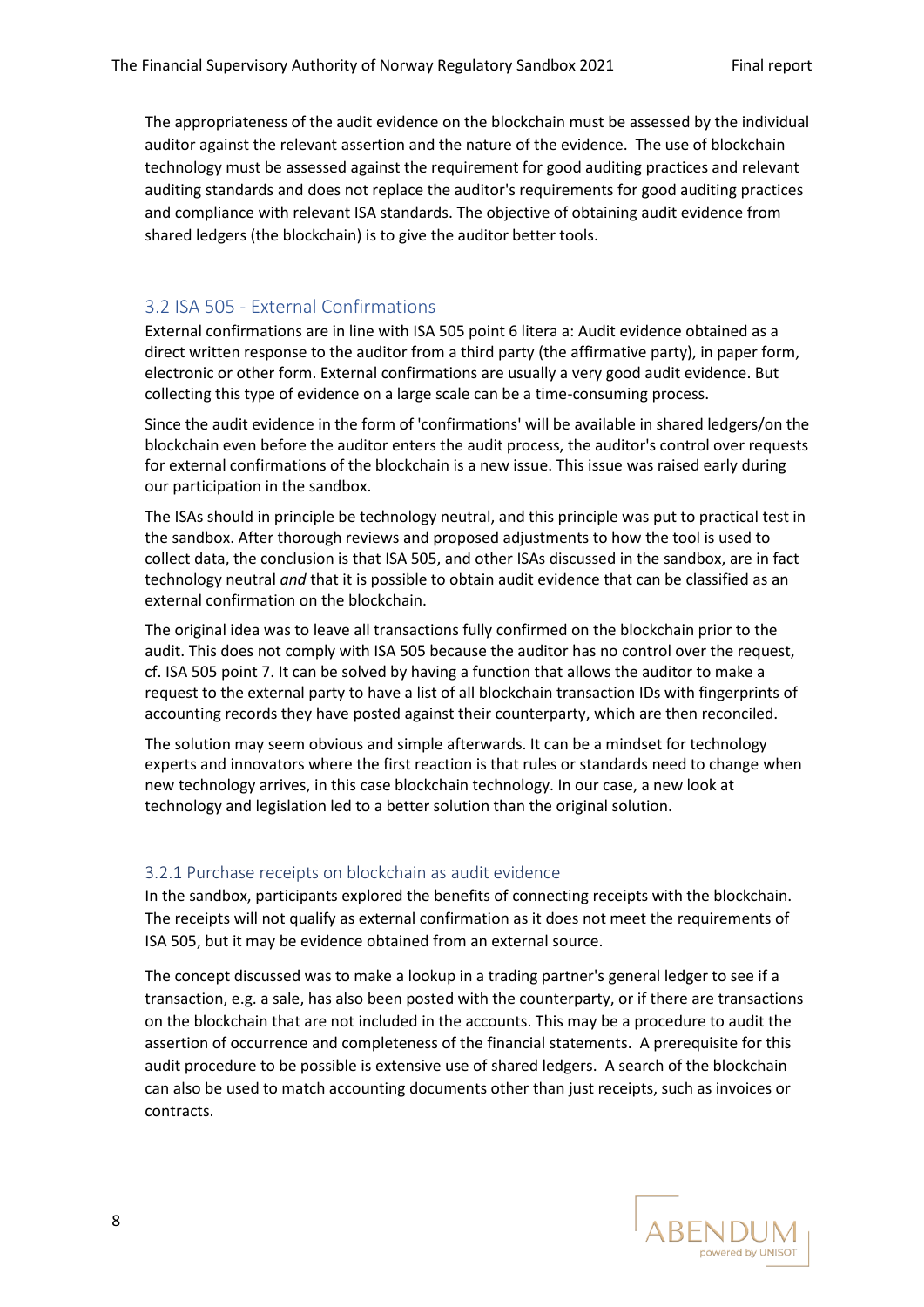#### <span id="page-8-0"></span>3.3 ISA 402 Service Organizations and Outsourcing

#### <span id="page-8-1"></span>3.3.1 Service Organization

Since it is Abendum's software that extends a fingerprint of a general ledger posting into the blockchain, at first glance it may appear that Abendum is the accountant's service organization (ISA 402).

A service organization is defined in ISA 402 point 8 letter e as: *"A third-party organization (or a segment of a third-party organization) that provides services to user entities that are part of the user entities' information systems relevant to financial reporting."*

The tool does not affect calculation or processes either *before* or after a transaction is posted to the general ledger. It is only *after* the postings are entered into the general ledger that Abendum makes a fingerprint of the posting in the shared ledger.

IT auditors and The Financial Supervisory Authority of Norway recommend that Abendum obtains an ISAE3402 report (Type 1 first year of operation, then type 2 report from the second year of operation and later) that can be used by the users' auditor. The role of Abendum as a service organization for a company arises if Abendum's software is adopted by a company and where the auditor wants to use this solution for obtaining audit evidence for the audit of the same company.

#### <span id="page-8-2"></span>3.3.2 Outsourcing

If the auditor enters into an agreement with Abendum and uses the tool and presents this as a solution that the auditor wants clients to use for an effective audit, a joint work between the auditor and Abendum may entail outsourcing depending on the underlying contractual relationships.

This is based on The Financial Supervisory Authority of Norway' Circular 7/2021 Guidance on outsourcing. <sup>6</sup> What is outsourced from the auditor to Abendum must be assessed based on what tasks Abendum may perform on behalf of the auditor's company. In the sandbox, it was considered that procedures such as obtaining, compiling and presenting audit evidence from various sources, verification of data and the identities of the source and such are examples of audit procedures that are potentially outsourced in the solution.

For the auditor to be able to make an adequate risk assessment in connection with outsourcing, it is important to have insight into the tool and blockchain technology that underlies it.

#### <span id="page-8-3"></span>3.4 ISA 230 Audit Documentation

Considering the requirements for documentation of audit evidence in ISA 230, it was pointed out that the system must be able to make extractions that the auditor can store in his/her own documentation. Audit documentation prepared at the right time is more accurate and helps to increase the quality of the audit, cf. ISA 230 point 7 cf. Para. A1. Audit evidence available on the

<sup>6</sup> <https://www.finanstilsynet.no/nyhetsarkiv/rundskriv/2021/veiledning-om-utkontraktering/>

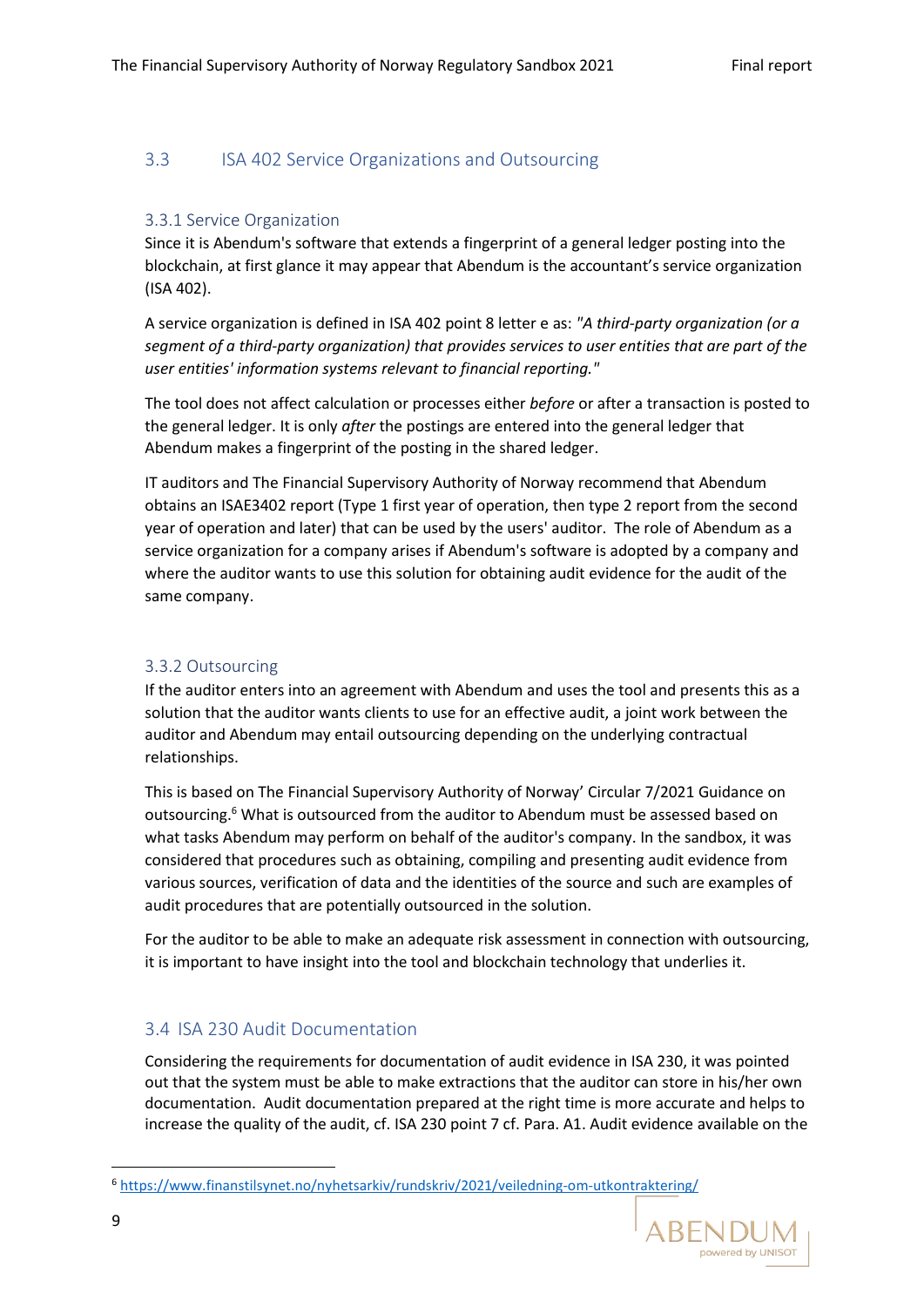blockchain can strengthen the auditor's capacity and the opportunity to prepare sufficient and appropriate audit documentation in a timely manner.

#### <span id="page-9-0"></span>3.5 ISA 240 The Auditor's responsibilities relating to fraud in an audit of financial statements

By narrowing a list of transaction IDs from the blockchain (postings from the shared ledger) against the company's general ledger, the auditor can get an indicator of whether something has been deleted or changed. In addition, the auditor can more easily capture abnormal activity from users who post in the ledger. It can be a simple procedure to uncover whether management has overridden controls.

An internal control or "controls" are defined in the glossary of ISA / ISQC1 as: *" The process designed, implemented and maintained by those charged with governance, management and other personnel to provide reasonable assurance about the achievement of an entity's objectives with regard to reliability of financial reporting, effectiveness and efficiency of operations, and compliance with applicable laws and regulations. The term "controls" refers to any aspects of one or more of the components of internal control. "* 7

Audit procedures against management's override of controls are important because this is one of the few risks that is always present, cf. ISA 240 point 32. The auditor shall therefore always design and carry out audit procedures aimed at the risk of management override, cf. ISA 240 point 33.

This action (to compare a list of transaction IDs from the blockchain to the general ledger) will not depend on trading partners having to post or confirm against the blockchain. However, it is a prerequisite that the tool is integrated into the accounting system before the fiscal year begins.

#### <span id="page-9-1"></span>3.6 Feedback from auditors

Three accountants and five auditors have been involved in testing and giving professional feedback of Abendum's proof-of-concept in the sandbox. Overall, the assessments and feedback have been in accordance with The Financial Supervisory Authority of Norway's feedback.

Among the feedback from the auditors, some believed that some of the functionality could be a bit reminiscent of standard audit file-tax (SAF-T) in real time since a transaction can be reconciled between two parties.

An experienced IT auditor found it challenging to assess whether Abendum was a service organization, and if so, a service organization for an accountant or for the auditor. This shows the usefulness of the work in the sandbox where we got clarifications that Abendum can be regarded as a service organization for the accountant and may result in outsourcing for the auditor after a concrete assessment of the underlying contractual conditions. To conclude this, one must look at the relationship between the parties and what tasks are solved.

<sup>7</sup> [https://revisorforeningen.no/globalassets/fag/standarder-og-veiledninger/revisjonsstandardene/pr-](https://revisorforeningen.no/globalassets/fag/standarder-og-veiledninger/revisjonsstandardene/pr-05022021/isa-ordliste-n-0120.pdf)[05022021/isa-ordliste-n-0120.pdf](https://revisorforeningen.no/globalassets/fag/standarder-og-veiledninger/revisjonsstandardene/pr-05022021/isa-ordliste-n-0120.pdf)